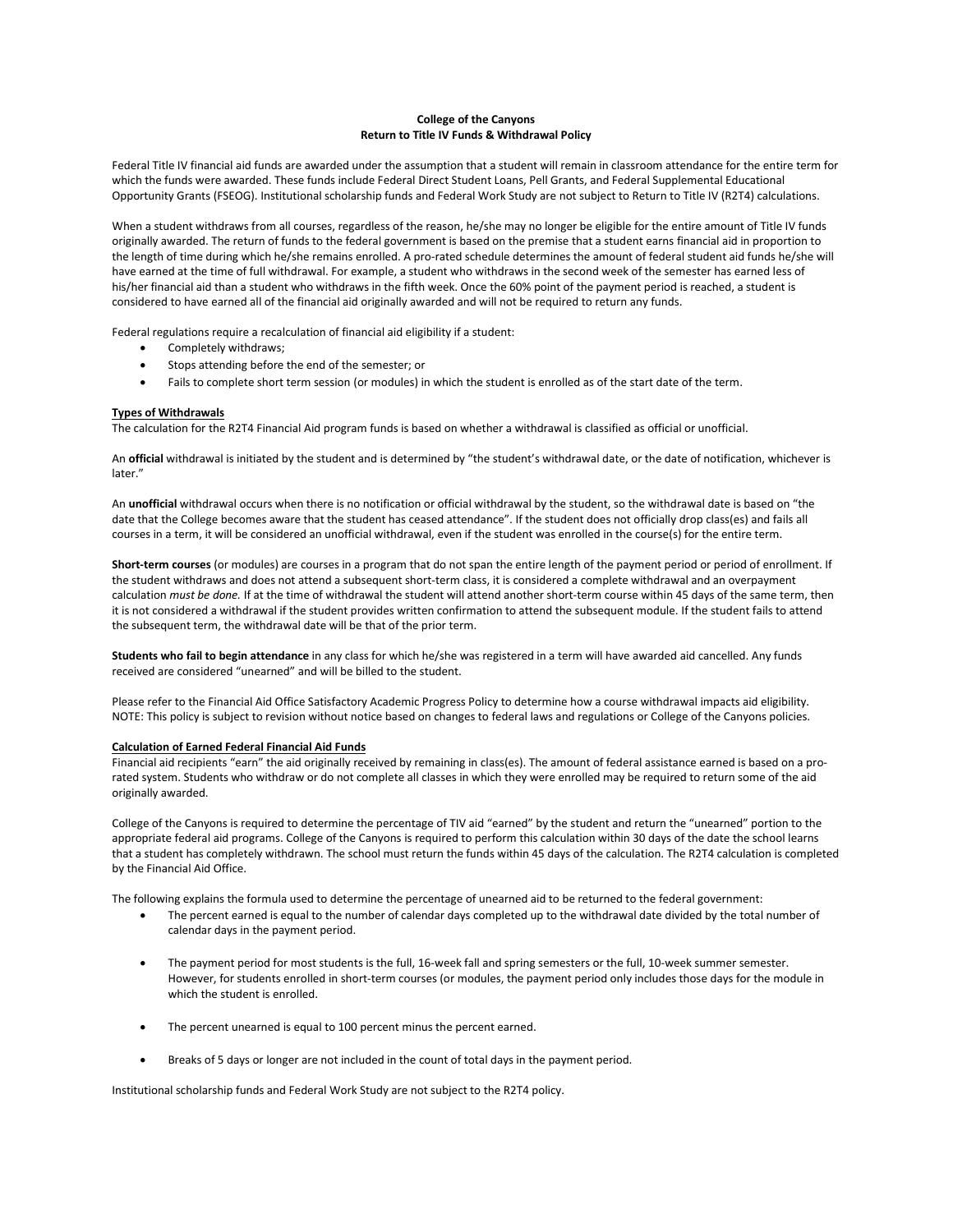For **official** withdrawals, the calculation of the percentage of the semester attended is based on the date of the official withdrawal from classes or the student's last date of documented attendance at an academically related activity.

For **unofficial** withdrawals, the calculation of the percentage of the semester attended is based on the student's last date of attendance at an academically-related activity, as reported by the faculty member on the course grade report. If this date is unavailable, College of the Canyons will perform the calculation using the midpoint of the period as the student's withdrawal date.

## **For Short-term courses (or modules)**:

- A student who withdraws and is not enrolled in a later module during the payment period will require a R2T4 calculation.
- A student who withdraws and is enrolled in a later module with 45 days or less between the withdrawal date and the start of the later course will *not* require a R2T4 calculation if a written notification of his/her intent to attend is submitted. If the notification is not submitted, a R2T4 calculation will be required.
- A student who withdraws and is enrolled in a later module with 45 days or *more* between the withdrawal date and the start of the later course will require aR2T4 calculation.

In any of these scenarios, if the student returns to attend a later Title IV-eligible module in the same payment period, regardless of written notification or lapse of days between attendances, the R2T4 process will be reversed and he/she will be awarded the funds that he/she is eligible to receive at the time of return.

### **Post Withdrawal Disbursement**

If a student did not receive all of the funds that he/she earned, the student may be due a post withdrawal disbursement. College of the Canyons may automatically use all or a portion of a student's post-withdrawal disbursement (including student loan funds, if accepted) to offset outstanding tuition and fees. Please note that there may be scheduled Title IV Financial Aid that cannot be disbursed once a student withdraws because of other eligibility requirements.

**Federal Direct Loans:** Students who have withdrawn from classes and have a post withdrawal disbursement eligibility that includes Federal Direct Student Loan funds often do not wish to incur additional student loan debt. Eligible students will be notified via email and will have ten days to submit a Direct Loan Status Change form to the Financial Aid Office if they wish to have their loan reinstated. If the form is **not** received within that time frame, it will be assumed that the student has chosen **not** to receive a post-withdrawal disbursement of their federal direct loan funds.

### **Returning Funds**

After the type and date of withdrawal is determined, the R2T4 calculation will be completed within 30 days. If the student has been overpaid, he/she will be notified via email of the amount and program of funds that are required to be returned. The student will be given a period of time to return the funds in full to the institution and, if payment is not received, will then be referred to the Department of Education for any student portion due. If unpaid after 45 days, a hold will be placed on the student's Department of Education record and he/she will lose federal financial aid eligibility until the funds have been repaid. Students who owe College of the Canyons as a result of an R2T4 calculation will have a hold placed on their record, prohibiting registering for subsequent semesters or receiving academic transcripts until the balance is paid.

**Federal Direct Loans** - Any student loan funds to be returned must be repaid in accordance with the terms of the promissory note, making scheduled payments to the lender or holder of the loan over a period of time.

### **Order of return of funds**

Federal funds are returned by College of the Canyons as follows:

- 1. Federal Direct Loan Program, Unsubsidized
- 2. Federal Direct Loan Program, Subsidized
- 3. Federal Pell Grants
- 4. Federal Supplemental Educational Opportunity Grants (FSEOG)

Institutional scholarship funds and Federal Work Study are not subject to R2T4.

#### **Refund Policy/Institutional Charges**

Students should be aware that while College of the Canyons school policy determines the charge students will owe after withdrawing, the refund policy will not affect the amount of Title IV aid the student earns under the federal return calculation. Mandatory fees, which include Tuition Fees, Enrollment Fees, Student Center Fees and Health Fees, are required to be included in any Title IV calculation. College of the Canyon's refund policy is available online at[: http://www.canyons.edu/Offices/SBO/Pages/refundPolicy.aspx](http://www.canyons.edu/Offices/SBO/Pages/refundPolicy.aspx)